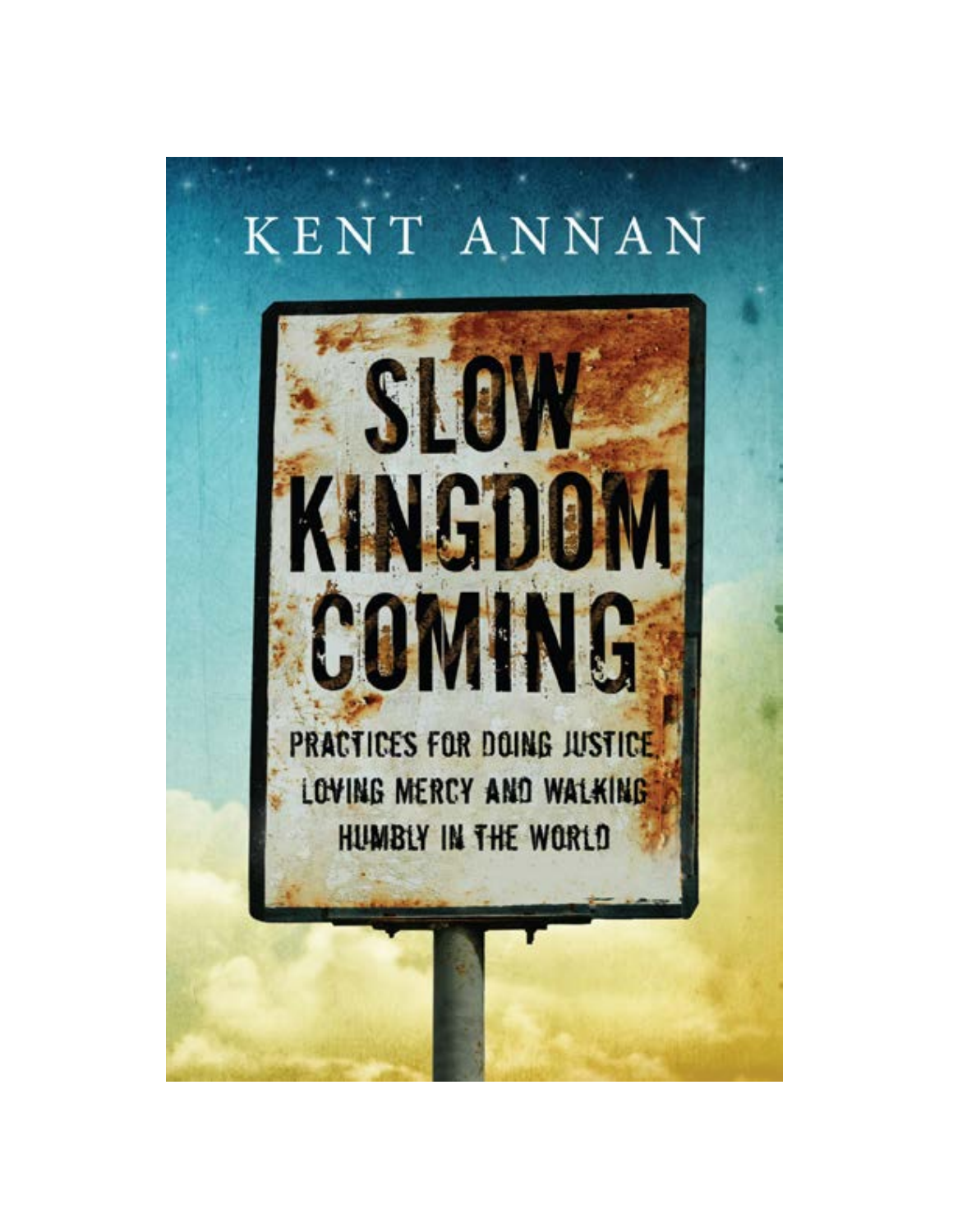# SLOW KINGDOM COMING STUDY GUIDE

*Reflection Questions for Individuals or Groups* For Single- or Multiple-Session Use

BY JEFF CROSBY AND KENT ANNAN

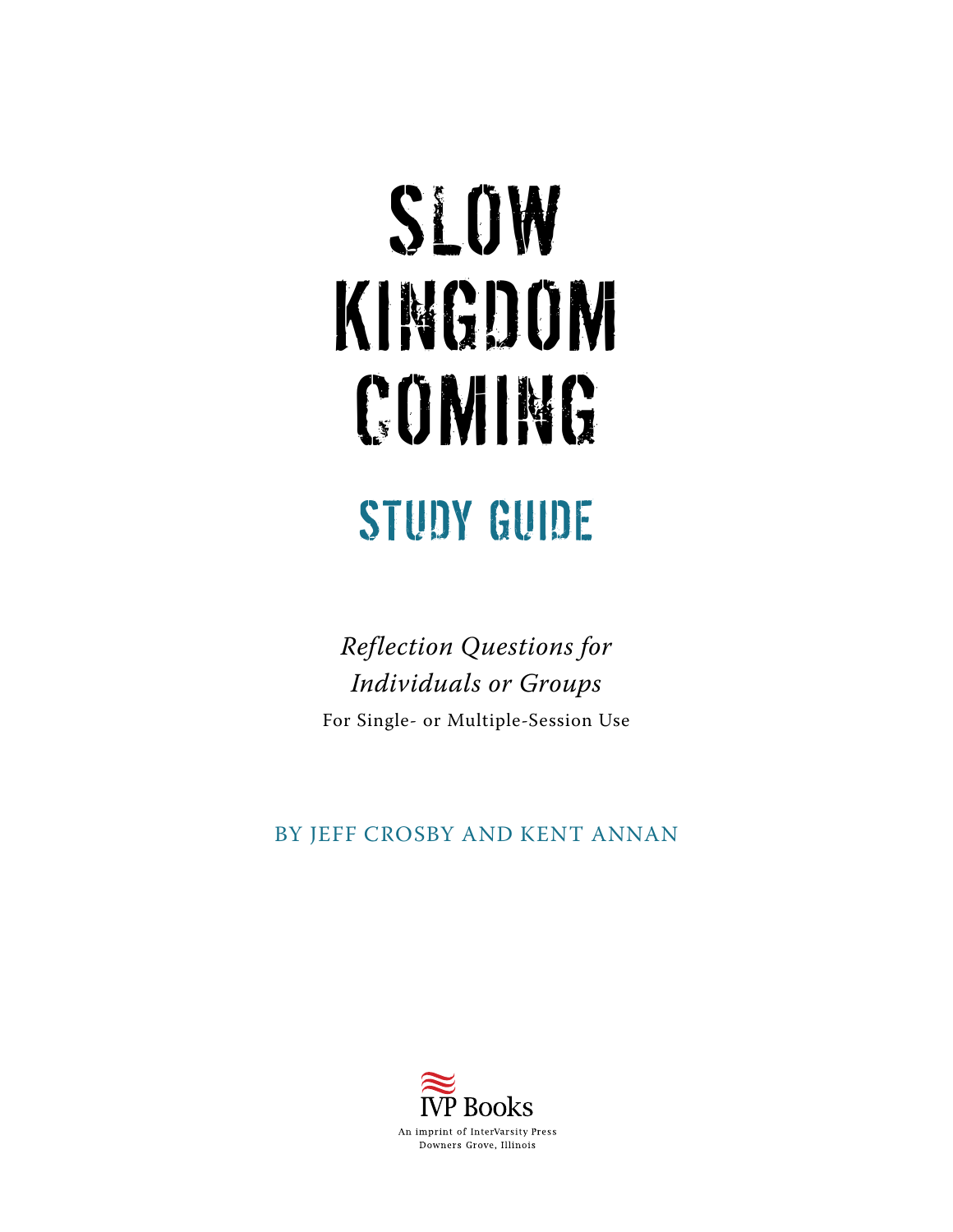### SINGLE-SESSION STUDY GUIDE

- 1. In the preface, the author suggests that we are "called to be part of God's kingdom coming." What does that calling mean to you?
- 2. In what ways have you experienced the guilt the author refers to in the closing paragraphs of the preface (p. 11)? How have you responded to that sense of guilt?
- 3. Read Mark 1:1-20 in the New Testament, a portion of which is included at the top of page 13. Look at the context for the statement "The kingdom of God has come near." What does this passage say to you about how we are to "participate in the coming kingdom"?
- 4. The author suggests that the five practices are a means of realizing "deep instead of shallow change" (p. 18). What about this list of practices surprised or particularly resonated with you? Also, what is it about these five practices that gives hope for deep change?
- 5. In the chapter "Attention: Awakening to Justice," the author asks us to spend five minutes thoughtfully pondering the question, "What breaks my heart?" Take time to do this. How do you answer this question? What response might that realization prompt in your life?
- 6. Confession is one of the five practices that lead to deep change and is called the "posture" we need for engaging in the process of realizing God's slow kingdom coming. Which of the confessions modeled in this chapter resonate most with you? Why?
- 7. In "Respect: The Golden Rule for Helping," we read that "we may not be offering respect, even if the goal is helping" (p. 64). Why would the author include the practice of respect as one of the five practices? What makes listening to others key to the Golden Rule (p. 66)?
- 8. The familiar starfish story (pp. 86-87) in the chapter "Partnering: *With* Not *For*" is used as an example of a common and problematic "guiding metaphor for how we help people." What about the rescue of the starfish is problematic when applied to helping others?
- 9. The author says that "*Truthing*, as a practice, does not make truth an inanimate thing we can hold and control. Instead it's a word of active following after what Jesus said, 'I am the way, and the truth, and the life'" (p. 119). How is this concept of truthing different from other notions of truth you have encountered in the past? Why is this distinction important?
- 10. Reflecting on the writing of Thomas à Kempis in *The Imitation of Christ* (1418–1427) and his admonition to "fight bravely, for habit overcomes habit," the author says "that is the hope and the work and the promise. We don't have to be perfect, but we are invited, in the most meaningful commitment of our lives, to *practice bravely* because it leads to deep change" (p. 133). What invitation to practice justice bravely might you be receiving as you draw to the conclusion of your study of *Slow Kingdom Coming*? What would practicing bravely look like in your own life? And what would it look like in your church or charity work you might be involved in?
- 11. On page 134, the author crafts a variation on a beautiful benediction from the biblical book of Numbers. Read this benediction aloud, slowly, either alone or in your study group. Let its encouragement sink in as you contemplate your next step in the journey of doing justice, loving mercy and walking humbly in the world.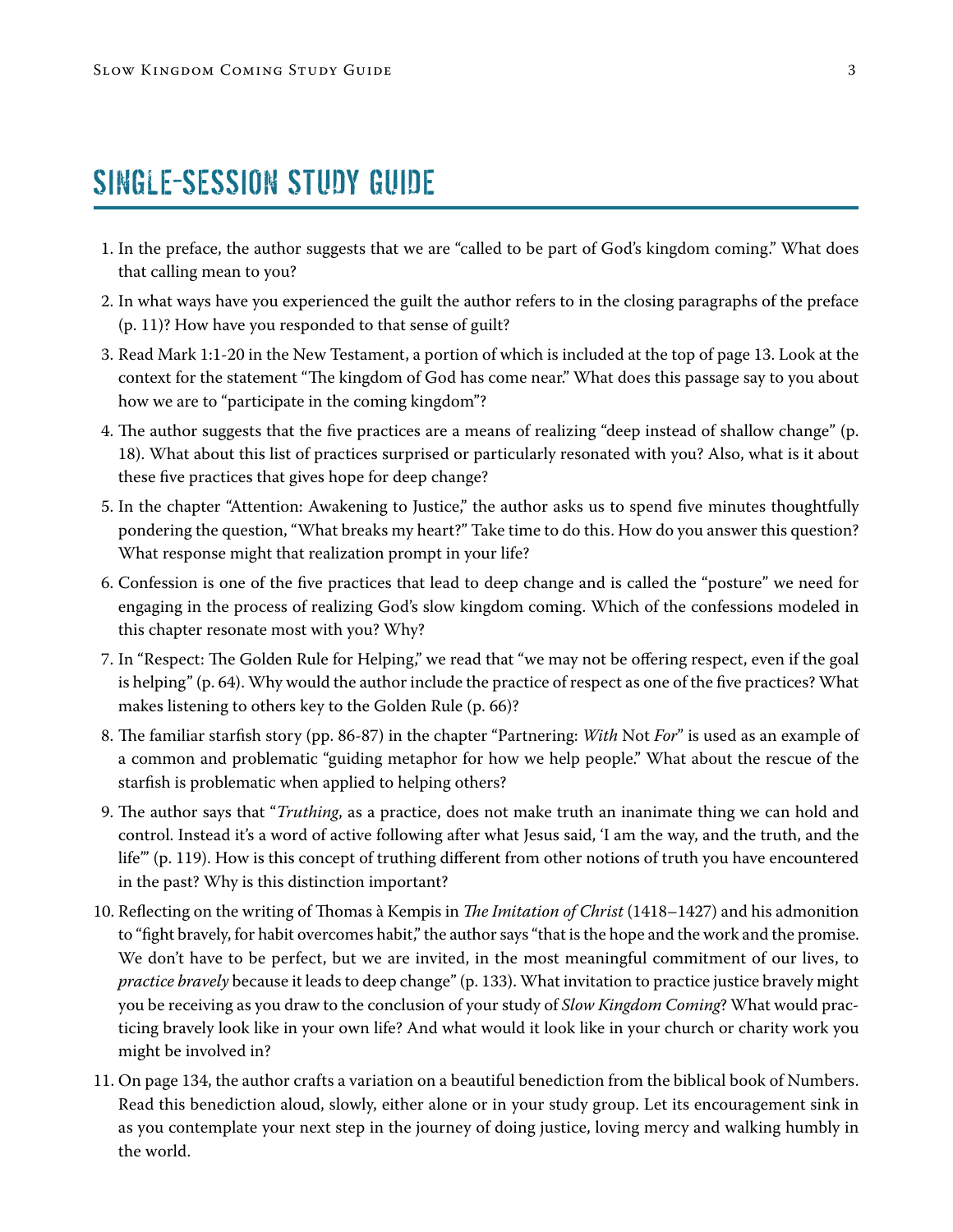## MULTIPLE-SESSION STUDY GUIDE

This multiple-session study guide contains eight sections corresponding to the chapters in *Slow Kingdom Coming*. You can use one section per meeting for a total of eight sessions, or you can do two sections at each meeting for a total of four sessions.

#### **Preface**

- 1. If you're like most people, you live in a very fast-paced world. What prompted you to pick up a book with the countercultural title *Slow Kingdom Coming*?
- 2. Think of news headlines you've encountered in just the past week or two. What are the "big issues" found in those headlines that immediately come to your mind and prompt you to wish for God's justice to prevail?
- 3. In the preface, the author suggests that we are "called to be part of God's kingdom coming." What does that calling mean to you?
- 4. In what ways have you experienced the guilt the author refers to in the closing paragraphs of the preface (p. 11)? How have you responded to that sense of guilt?
- 5. The author suggests that the "five practices in this book can help you find the freedom to handle *what you can* and *what you're called to*" (p. 11). How do you receive the promise contained in that statement?
- 6. What are you sensing *you* are called to?

#### **Participating in the Coming Kingdom**

- 1. If you have taken justice- or relief-oriented trips such as the one that First Church took to New Orleans (p. 15), reflect on those occasions. What was the trip's purpose? How did you prepare for it? What went well, and what about the trip felt slightly "off" or as though it would have benefitted from more reflection and better practices?
- 2. Read Mark 1:1-20 in the New Testament, a portion of which is included at the top of page 13. Look at the context for the statement "The kingdom of God has come near." What does this passage say to you about how we are to "participate in the coming kingdom"?
- 3. The author suggests that the five practices are a means of realizing "deep instead of shallow change" (p. 18). What about this list of practices surprised or particularly resonated with you? Also, what is it about these five practices that gives hope for deep change?
- 4. In this chapter, we read that the five practices in *Slow Kingdom Coming* are "crucial because a paradoxical element of faith within our work for justice is that in a sense we believe the outcomes are completely up to God, yet in another sense it seems God has left the outcomes up to us" (p. 22). How do you respond to the author's portrayal of this paradox? How have *you* made sense of the paradox?
- 5. The author closes this chapter with the words, "Who we are determines how we act, and how we act determines who we are as we do justice, love mercy and walk humbly in the world" (p. 26). How do you respond to this challenge?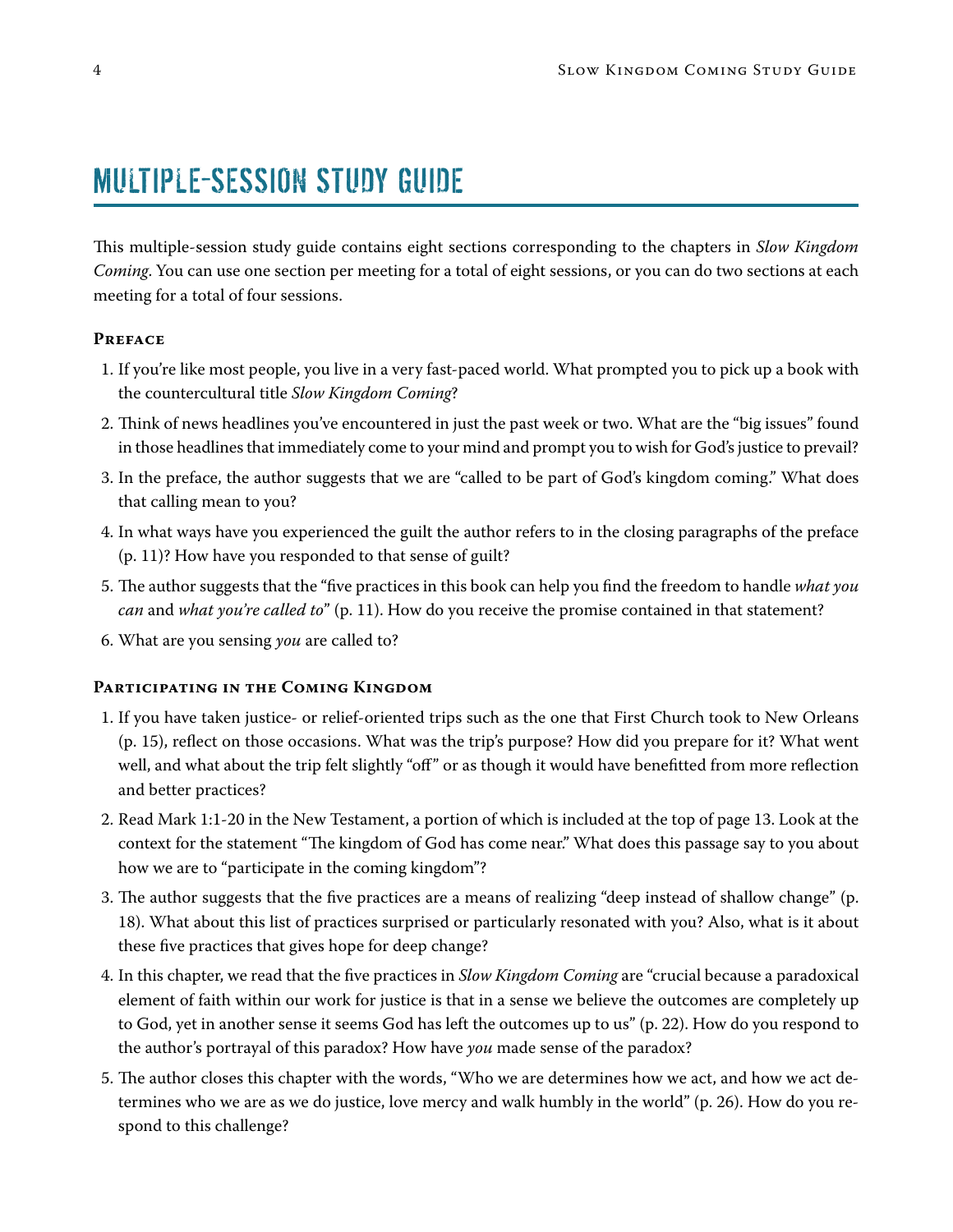#### **Attention: Awakening to Justice**

- 1. When have you been awakened to pursuing justice in the world? What prompted that awakening in your life?
- 2. Read the opening story about Calvary Church in Holland, Michigan, and its modeling of three elements of attention: awakening, focusing and renewing. How do you respond to Calvary Church's example? In what ways do you relate to this story, or how does it inspire you in your own pursuit of justice?
- 3. On page 32, the author asks us to thoughtfully ponder the question, "What breaks my heart?" Take five minutes to do this; or, if five minutes seems too long, take at least two. You can do this on your own or as a group.
- 4. How did you answer the question, "What breaks my heart?" and what might that realization be saying to you?
- 5. If you have been a part of a local church that you sensed focused its attention outward rather than just inward, what were the effects of that outward focus? How did that congregation help awaken its people to justice?
- 6. The author writes, "We practice awakening to justice by choosing who we talk with, what stories we read, what trips we take, what art we take in" (p. 31). How do you respond to his assertion? What are the implications of thinking in this way? What changes might you make in your own life to reflect an awakening to justice?

#### **Confession: The Posture for Engaging**

- 1. Different Christian traditions have unique expressions of the practice of confession. Take time to reflect on your own experience with confession. What place has it held in your life?
- 2. Confession is listed as one of the five practices that lead to deep change and is called the "posture" we need for engaging in the process of realizing God's slow kingdom coming. Why is confession the proper posture to pursue justice in God's world?
- 3. Which of the confessions of vulnerability included in this chapter resonate most deeply with you? Why?
- 4. The author writes, "If we don't lower ourselves before God and neighbors, we will fail at lasting change; we need to be transformed ourselves as we work for the world to become more just" (p. 44). What does it mean to *lower ourselves before God and neighbors*? Why is that essential?
- 5. Read Mark 8:23-25, portraying the story of Jesus' interaction with the blind man in Bethsaida. In what ways do you see Jesus leading the blind man step by step? Imagine yourself as the blind man. What do you think? Feel? Hope for?
- 6. The author calls this story one of "gradual healing" (p. 46) and suggests that confession of our temptations and vulnerabilities is tied to our own gradual healing, like the man in Bethsaida. In what ways have you experienced this to be true in your own life?
- 7. Read through the section "Confess Your Longing for Change" (pp. 59-62). Consider writing your own lament for the change that you desire, the change you believe God desires in the kingdom that is coming.
- 8. Why is it important to hold seemingly contradictory words such as hope *and* lament, longing *and* healing in tension with one another, and to do so before the watching world?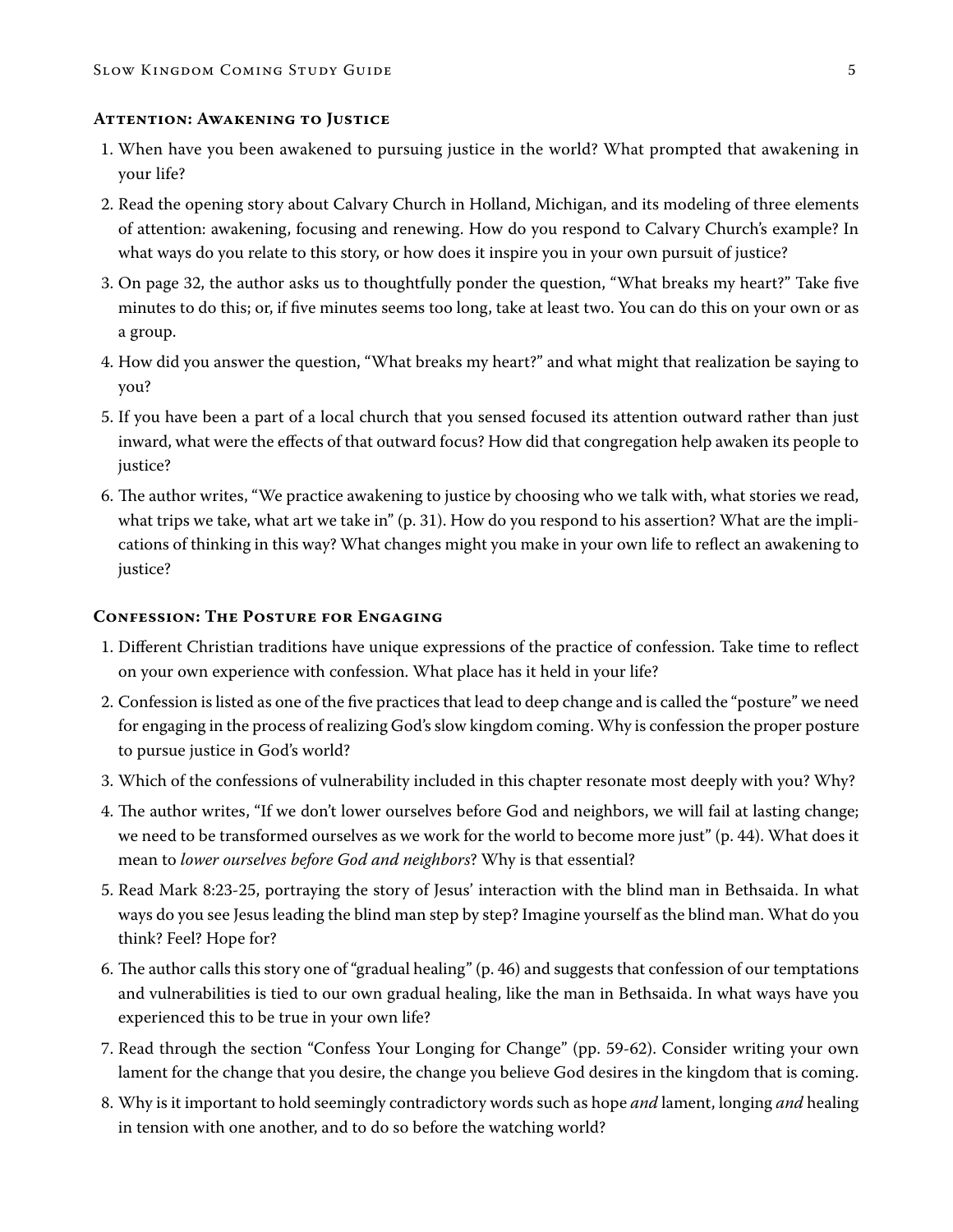#### **Respect: The Golden Rule for Helping**

- 1. This chapter begins with a quote from the poet and essayist Wendell Berry, who writes, "Respect, I think, always implies imagination—the ability to see one another, across our inevitable differences, as living souls." Why is it vital that we see others—including the marginalized—as "living souls"?
- 2. The author suggests that there are times when "we may not be offering respect, even if the goal is helping" (p. 64). Why would the author include the practice of respect as one of the five practices?
- 3. What is the difference between applying the Golden Rule "systemically with a long-term view" rather than merely "individually with more immediate compassion payoff" (p. 65)?
- 4. What is it about listening to others that makes it key to the Golden Rule of respect (p. 66)?
- 5. In your own words, describe what it means to "listen incarnationally" (p. 70) to another person. Take a moment to write a paragraph that describes this practice. Why is this type of listening important in our pursuit of the slow kingdom coming?
- 6. How is our imagination connected to and a guide for our practice of respect (p. 72)?
- 7. *Slow Kingdom Coming* refers to a "place of privilege" on several occasions. How would you define the characteristics of a person or group who comes from a place of privilege? What kind of privilege, if any, have you benefitted from and how does that inform your pursuit of God's kingdom?
- 8. On pages 74 and 75, the author proposes three questions that "can awaken our imaginations and put a sort of *respect tax* on the people traveling [on short-term missions trips] from a position of privilege." Read each of these questions slowly and thoughtfully. How do you respond to each of them? How might they inform your practice of respect toward another person, community or people group?

#### **Partnering:** *With* **Not** *For*

- 1. The familiar starfish story (pp. 86-87) is used as an example of a common and problematic "guiding metaphor for how we help people." What about the rescue of the starfish can be problematic when applied to helping others?
- 2. This chapter suggests a number of ingredients for what the author calls an "equal agency partnership," a model that better respects people as cocreators of their own lives with God (p. 89). Why would this model be preferred over the "rescue" or "fix it" models of partnership covered in this chapter? How does it capture the "*with* not *for*" essence of the chapter's teaching?
- 3. The author depicts his extensive interactions with his friend Enel Angervil as he illustrates what an equal agency partnership looks like. What about their friendship and interactions stood out to you most? Why?
- 4. What does it mean to "listen humbly" (p. 89)?
- 5. Why is it important to recognize that "angels and demons" will be a part of even our best attempts at equal agency partnerships (p. 91)? How do we prepare for that reality?
- 6. Have you, like the woman in Florida (p. 95), faced a difficult relationship in your own family, workplace or community that seemed to have no positive way forward? In what ways might you apply the eight equal agency partnership elements to that situation? Take time to imagine what the result might be if you did.
- 7. What does it mean to "partner together with God"? In what ways have you experienced that type of partnership in your own life?
- 8. Dwell on the image of the icon by the Russian painter Andrei Rublev (p. 98). Imagine yourself being welcomed into participation with God and into participation with others through God as you work for justice in the world. Consider this compelling challenge: "Partnership is at the essence of who we are as people and how we are to act in the world" (p. 99). In what ways would your life be different if you lived out of this essence?